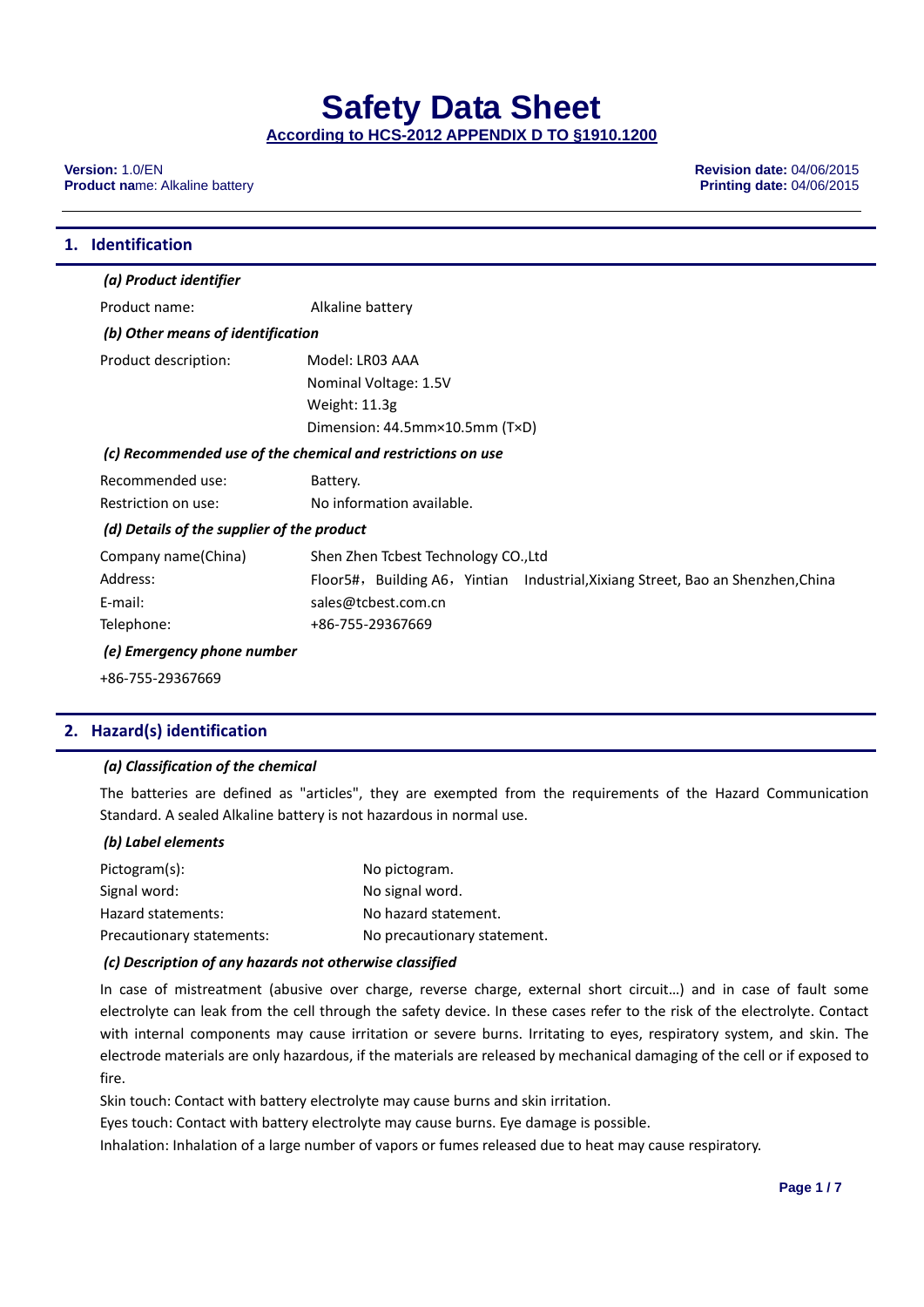Ingestion: Ingestion of battery contents may cause mouth, throat and intestinal burns and damage.

# *(d) Ingredient with unknown acute toxicity*

No information available.

# **3. Composition/information on ingredients**

| (a) Mixtures information |            |                |  |  |
|--------------------------|------------|----------------|--|--|
| <b>Chemical name</b>     | CAS No.    | Concentration% |  |  |
| Zinc                     | 7440-66-6  | 8              |  |  |
| Manganese dioxide (MnO2) | 1313-13-9  | 22             |  |  |
| Graphite                 | 7782-42-5  | 2.9            |  |  |
| Potassium Permanganate   | 7722-64-7  | 1              |  |  |
| Potassium Hydroxide      | 1310-58-3  | 2.7            |  |  |
| <b>Iron</b>              | 7439-89-6  | 61             |  |  |
| Nylon-6                  | 25038-54-4 | 1.9            |  |  |
| Paper                    | RR-01108-5 | 0.5            |  |  |

# **4. First‐aid measures**

## *(a) Description of first aid measures*

| Inhalation:   | Remove victim to fresh air and keep at rest in a position comfortable for breathing. Get medical<br>advice / attention if you feel unwell.                                    |
|---------------|-------------------------------------------------------------------------------------------------------------------------------------------------------------------------------|
| Skin contact: | Remove contaminated clothes and rinse the skin with plenty of water. Get medical advice /<br>attention if you feel unwell.                                                    |
| Eye contact:  | Rinse cautiously with water for several minutes. Remove contact lenses, if present and easy to<br>do.<br>Continue rinsing. Get medical advice / attention if you feel unwell. |
| Ingestion:    | Have victim drink 60 to 240 mL (2-8 oz.) of water. and DO NOT induce vomiting. Get medical aid.                                                                               |
|               |                                                                                                                                                                               |

## *(b) Most important symptoms/effects, acute and delayed*

Contact with internal components may cause allergic skin sensitization (rash) and irritate eyes, skin, nose, throat, respiratory system. Cobalt and Cobalt compounds are considered to be possible human carcinogen(s).

# *(c) Immediate medical attention and special treatment*

No information available.

# **5. Fire‐fighting measures**

# *(a) Extinguishing media*

| Suitable extinguishing media:   | Use foam, dry powder or dry sand, $CO2$ as appropriate. |
|---------------------------------|---------------------------------------------------------|
| Unsuitable extinguishing media: | No information available.                               |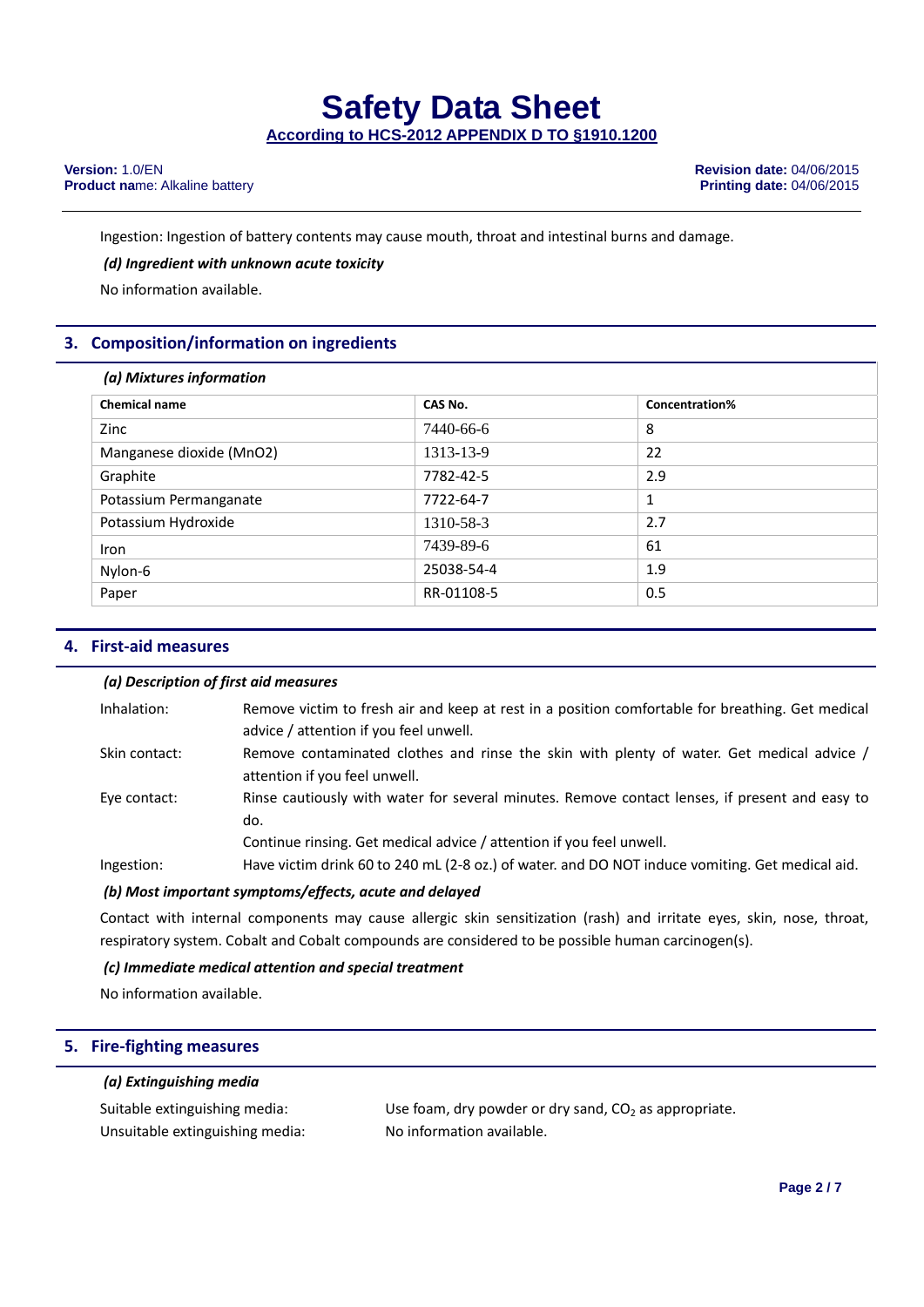# *(b) Special hazards arising from the chemical*

Under fire conditions, batteries may burst and release hazardous decomposition products when exposed to a fire situation. This could result in the release of flammable or corrosive materials. Hazardous combustion products: CO, CO2, Metal oxides, Irritating fumes

# *(c) Special protective equipment and precautions for fire‐fighters*

Firefighters must wear fire resistant protective equipment and appropriate breathing apparatus. The staff must equip with filtermask (full mask) or isolated breathing apparatus. The staff must wear the clothes which can defense the fire and the toxic gas. Put out the fire in the upwind direction. Remove the container to the open space as soon as possible. Spray water on the containers in the fireplace to keep them cool until finish extinguishment.

# **6. Accidental release measures**

## *(a) Personal precautions, protective equipment and emergency procedures*

If the battery material is released, remove personnel from area until fumes dissipate. Provide maximum ventilation to clear out hazardous gases. The preferred response is to leave the area, dispose the case after the batteries cool and vapors dissipate. Provide maximum ventilation. Avoid skin and eye contact or inhalation of vapors.

## *(b) Methods and materials for containment and cleaning up*

If battery casing is dismantled, small amounts of electrolyte may leak. Collect all released material in a plastic lined container. Dispose off according to the local law and rules. Avoid leached substances to get into the earth, canalization or waters.

# **7. Handling and storage**

## *(a) Precautions for safe handling*

Always follow the warning information on the batteries and in the manuals of devices. Only use the recommended battery types. Keep batteries away from children. For devices to be used by children, the battery casing should be protected against unauthorized access. Unpacked batteries shall not lie about in bulk. In case of battery change always replace all batteries by new ones of identical type and brand. Do not swallow batteries. Do not throw batteries into water. Do not throw batteries into fire. Avoid deep discharge. Do not short-circuit batteries Use recommended charging time and current.

## *(b) Conditions for safe storage, including any incompatibilities*

Don't handling Alkaline battery with metalwork. Do not open, dissemble, crush or burn battery. Ensure good ventilation/ exhaustion at the workplace.

Prevent formation of dust.

Information about protection against explosions and fires: Keep ignition sources away‐ Do not smoke.

Recommended at  $0^{\circ}$  ~+35 °C for long period storage.

Do not storage ALKALINE BATTERY haphazardly in a box or drawer where they may short‐circuit each other or be short‐circuited by other metal objects.

Keep out of reach of children.

Do not expose Alkaline battery to heat or fire. Avoid storage in direct sunlight.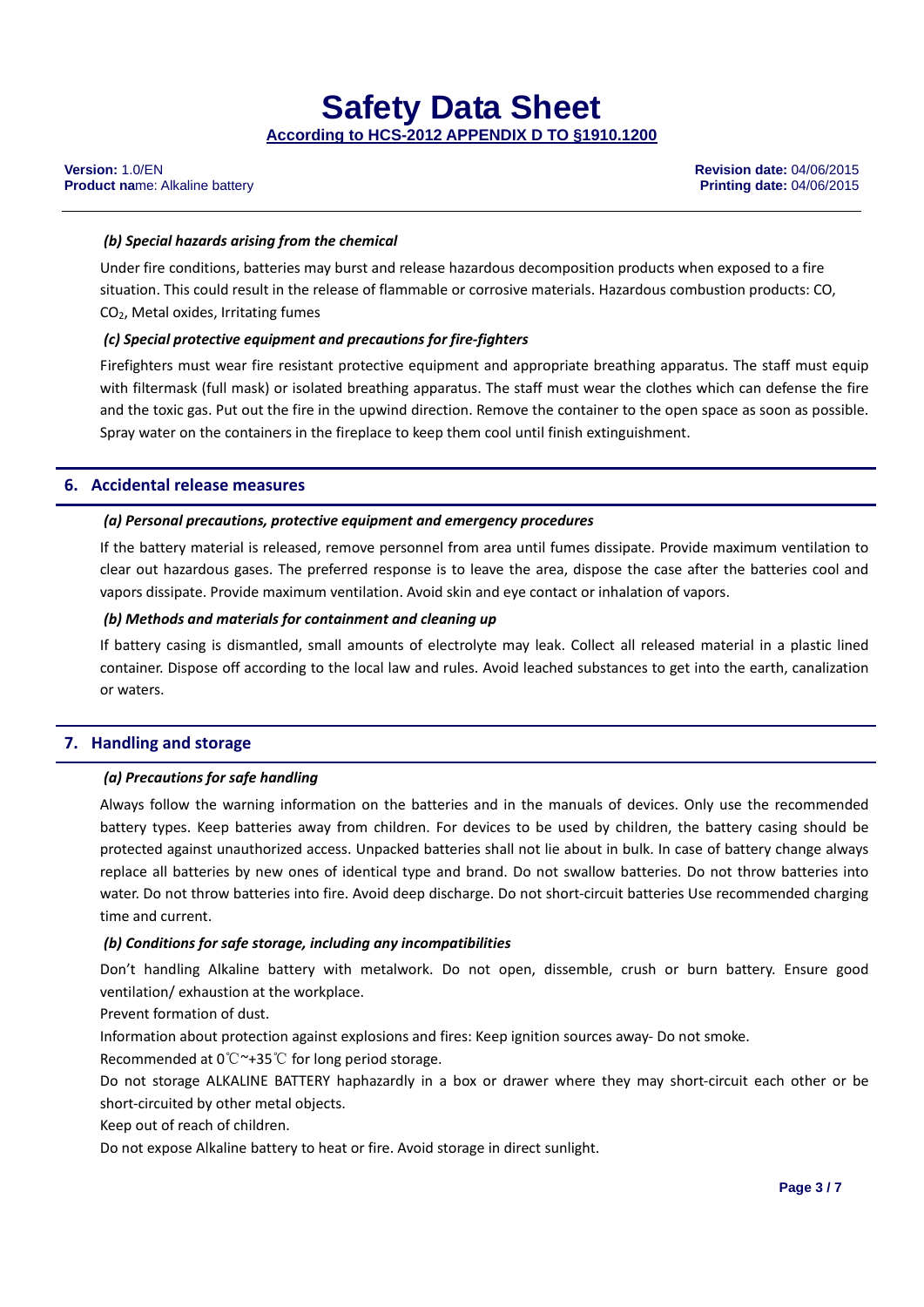**Version:** 1.0/EN **Revision date:** 04/06/2015 **Product name: Alkaline battery** 

Do not store together with oxidizing and acidic materials.

# **8. Exposure controls/personal protection**

### *(a) Control parameters*

Not established.

### *(b) Appropriate engineering controls*

Under normal conditions (during charge and discharge) release of ingredients does not occur.

# *(c) Personal protective equipment*

| Respiratory protection: | No personal respiratory protective equipment normally required. In case |
|-------------------------|-------------------------------------------------------------------------|
|                         | of inadequate ventilation wear respiratory protection.                  |
| Hand protection:        | Wear protective gloves.                                                 |
| Eye/face protection:    | No personal protective equipment normally required.                     |
| Skin/body protection:   | Wear protective clothing to prevent contact.                            |

# **9. Physical and chemical properties**

| (a) Appearance                                   | solid               |
|--------------------------------------------------|---------------------|
| (b) Odor                                         | Monotony            |
| (c) Odor threshold                               | Not available.      |
| (d) pH                                           | Not available.      |
| (e) Melting point/freezing point                 | Not available.      |
| (f) Initial boiling point and boiling range      | Not available.      |
| (g) Flash point                                  | Not applicable.     |
| (h) Evaporation rate                             | Not applicable.     |
| (i) Flammability                                 | Non flammable.      |
| (j) Upper/lower flammability or explosive limits | Not available.      |
| (k) Vapor pressure                               | Not applicable.     |
| (I) Vapor density                                | Not available.      |
| (m) Relative density                             | Not available.      |
| (n) Solubility(ies)                              | Insoluble in water. |
| (o) Partition coefficient: n-octanol/water       | Not available.      |
| (p) Auto-ignition temperature                    | $130^{\circ}$ C     |
| (q) Decomposition temperature                    | Not available.      |
| (r) Viscosity                                    | Not available.      |
|                                                  |                     |

# **10. Stability and reactivity**

# *(a) Reactivity*

Stable under recommended storage and handling conditions.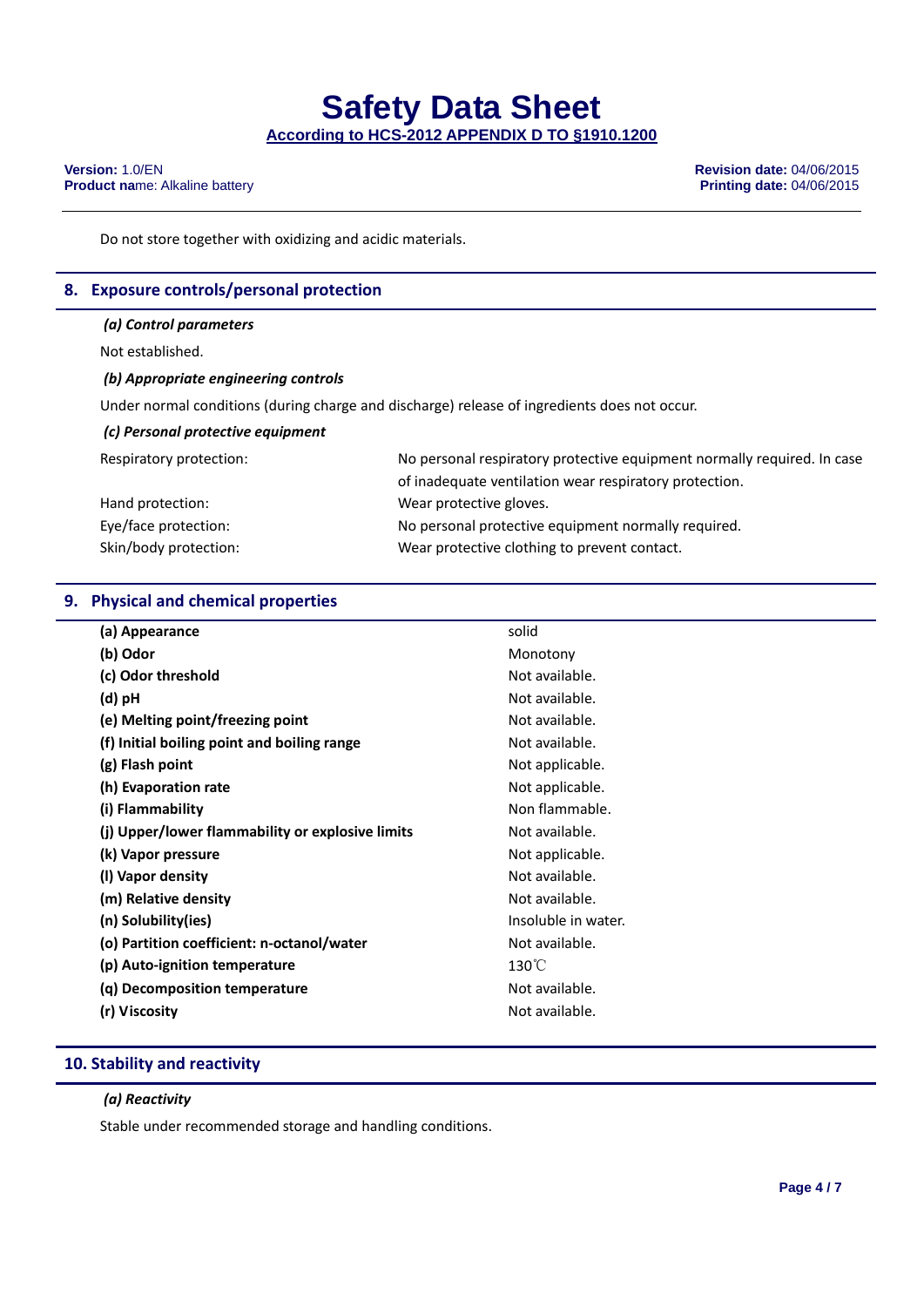# **Safety Data Sheet**

**According to HCS-2012 APPENDIX D TO §1910.1200**

#### **Version:** 1.0/EN **Revision date:** 04/06/2015 **Product name: Alkaline battery**

# *(b) Chemical stability*

Stable under normal conditions.

# *(c) Possibility of hazardous reactions*

When heated above 150°C the risk of rupture occurs. Due to special safety construction, rupture implies controlled release of pressure without ignition.

## *(d) Conditions to avoid*

Do not subject Alkaline battery to mechanical shock. Keep away from open flames, high temperature.

### *(e) Incompatible materials*

Strong oxidizer, strong acid.

## *(f) Hazardous decomposition products*

Under fire conditions, the electrode materials can form carcinogenic nickel and cobalt oxides.

# **11. Toxicological information**

| (a) Information on the likely routes of exposure |                                                              |
|--------------------------------------------------|--------------------------------------------------------------|
| Inhalation:                                      | Inhalation of a large number of vapors or fumes released due |
|                                                  | to heat may cause respiratory.                               |
| Ingestion:                                       | Ingestion of battery contents may cause mouth, throat and    |
|                                                  | intestinal burns and damage.                                 |
| Skin contact:                                    | Contact with battery electrolyte may cause burns and skin    |
|                                                  | irritation.                                                  |
| Eye contact:                                     | Contact with battery electrolyte may cause burns. Eye damage |
|                                                  | is possible.                                                 |

Under normal conditions (during charge and discharge) release of ingredients does not occur. If accidental release occurs see information in section 2, 3, and 4. Swallowing of a battery can be harmful. Call the local Poison Control Centre for advice and follow‐up.

## *(b) Information on toxicological characteristics*

| <b>Acute toxicity:</b>            | No data available.                                                |  |  |
|-----------------------------------|-------------------------------------------------------------------|--|--|
| <b>Skin corrosion/irritation:</b> | The liquid in the battery irritates.                              |  |  |
| Serious eye damage/irritation:    | The liquid in the battery irritates.                              |  |  |
| <b>Respiratory sensitization:</b> | The liquid in the battery may cause sensitization to some person. |  |  |
| skin sensitization:               | The liquid in the battery may cause sensitization to some person. |  |  |
| Carcinogenicity:                  | Cobalt and Cobalt compounds are considered to be possible human   |  |  |
|                                   | carcinogen(s).                                                    |  |  |
| <b>Germ Cell Mutagenicity:</b>    | No data available.                                                |  |  |
| <b>Reproductive Toxicity:</b>     | No data available.                                                |  |  |
| <b>STOT-Single Exposure:</b>      | No data available.                                                |  |  |
| <b>STOT-Repeated Exposure:</b>    | No data available.                                                |  |  |
| <b>Aspiration Hazard:</b>         | No data available.                                                |  |  |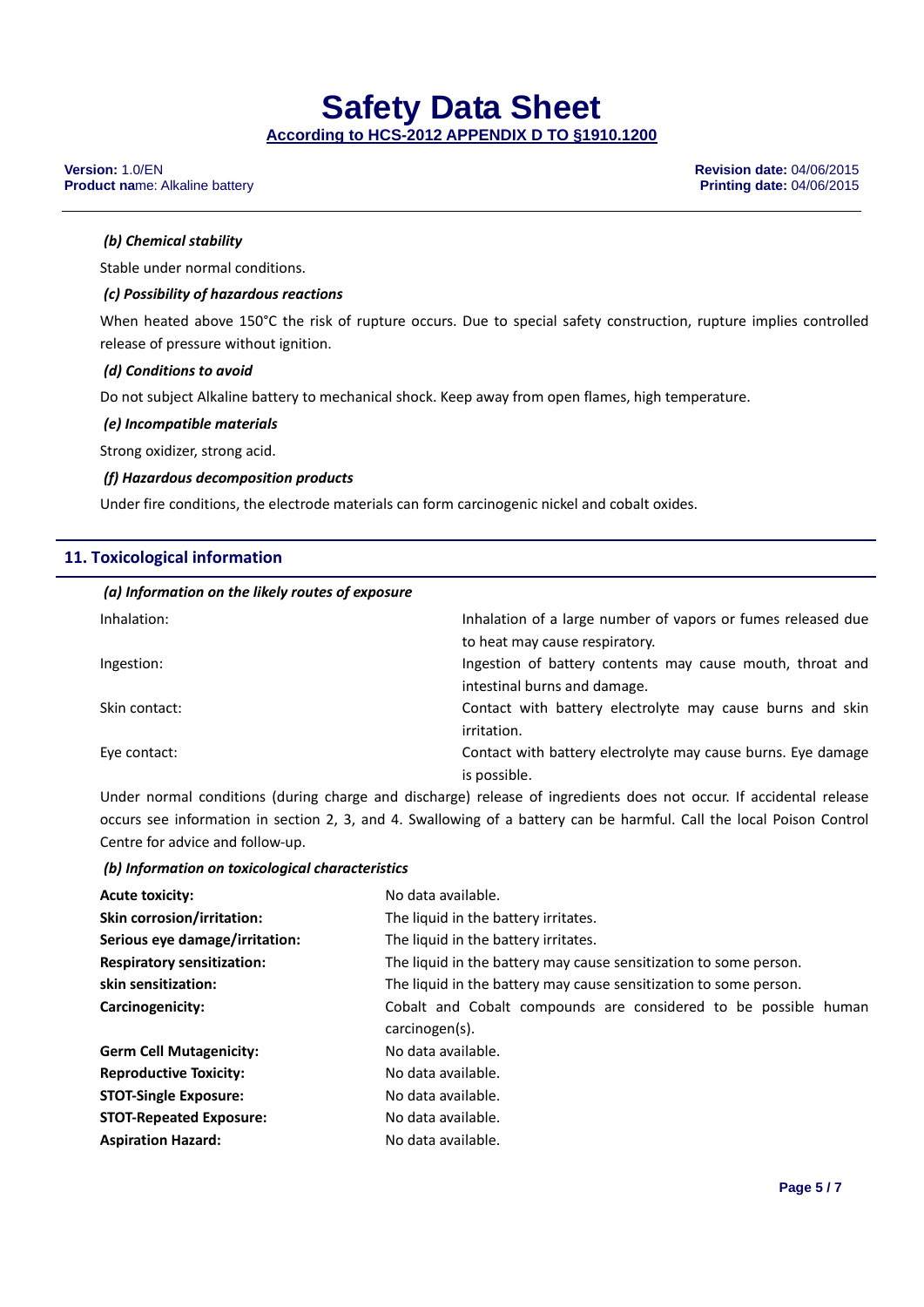**Version:** 1.0/EN **Revision date:** 04/06/2015 **Product name: Alkaline battery** 

# **12. Ecological information**

# *(a) Ecotoxicity*

Water hazard class 1(Self‐assessment): slightly hazardous for water.

## *(b) Persistence and Degradability*

No information available.

### *(c) Bioaccumulative potential*

No information available.

### *(d) Mobility in soil*

No information available.

### *(e) Other adverse effects*

No information available.

# **13. Disposal considerations**

## *(a) Safe handling and methods of disposal*

Disposal should be in accordance with applicable regional, national and local laws and regulations. Local regulations may be more stringent than regional or national requirements.

| 14. Transport information                     |                                                                                                                 |  |  |
|-----------------------------------------------|-----------------------------------------------------------------------------------------------------------------|--|--|
| UN NumberIATA, IMDG                           | N/A                                                                                                             |  |  |
| UN Proper shipping name IATA, IMDG            | N/A                                                                                                             |  |  |
| Transport hazard class(es) IATA, IMDG         | N/A                                                                                                             |  |  |
| Packing group IATA, IMDG                      | N/A                                                                                                             |  |  |
| Packaging Sign IATA, IMDG                     | N/A                                                                                                             |  |  |
| <b>Environmental hazards Marine pollutant</b> | No.                                                                                                             |  |  |
| Special precautions for user                  | Not applicable                                                                                                  |  |  |
|                                               | Transport information: Alkaline battery is exempt from dangerous goods, it is considered non-dangerous goods by |  |  |

**Transport information: Alkaline battery is exempt from dangerous goods.** It is considered non‐dangerous goods by the International Civil Aviation Organization (ICAO), the International Air Transport Association (IATA) DGR 56rd, International Martine Dangerous Goods Regulations (IMDG)(36‐12)

Alkaline battery batteries or Alkaline battery battery‐ powered devices, equipment or vehicles having the potential of a dangerous evolution of heat are not subject to these Regulations provided they are prepared for transport so as to prevent:

(a) a short-circuit (e.g. in the case of batteries, by the effective insulation of exposed terminals; or, in the case of equipment, by disconnection of the battery and protection of exposed terminals); and

(b) unintentional activation.

The word "Not Restricted" and the Special Provision number must be included in the description of the substance